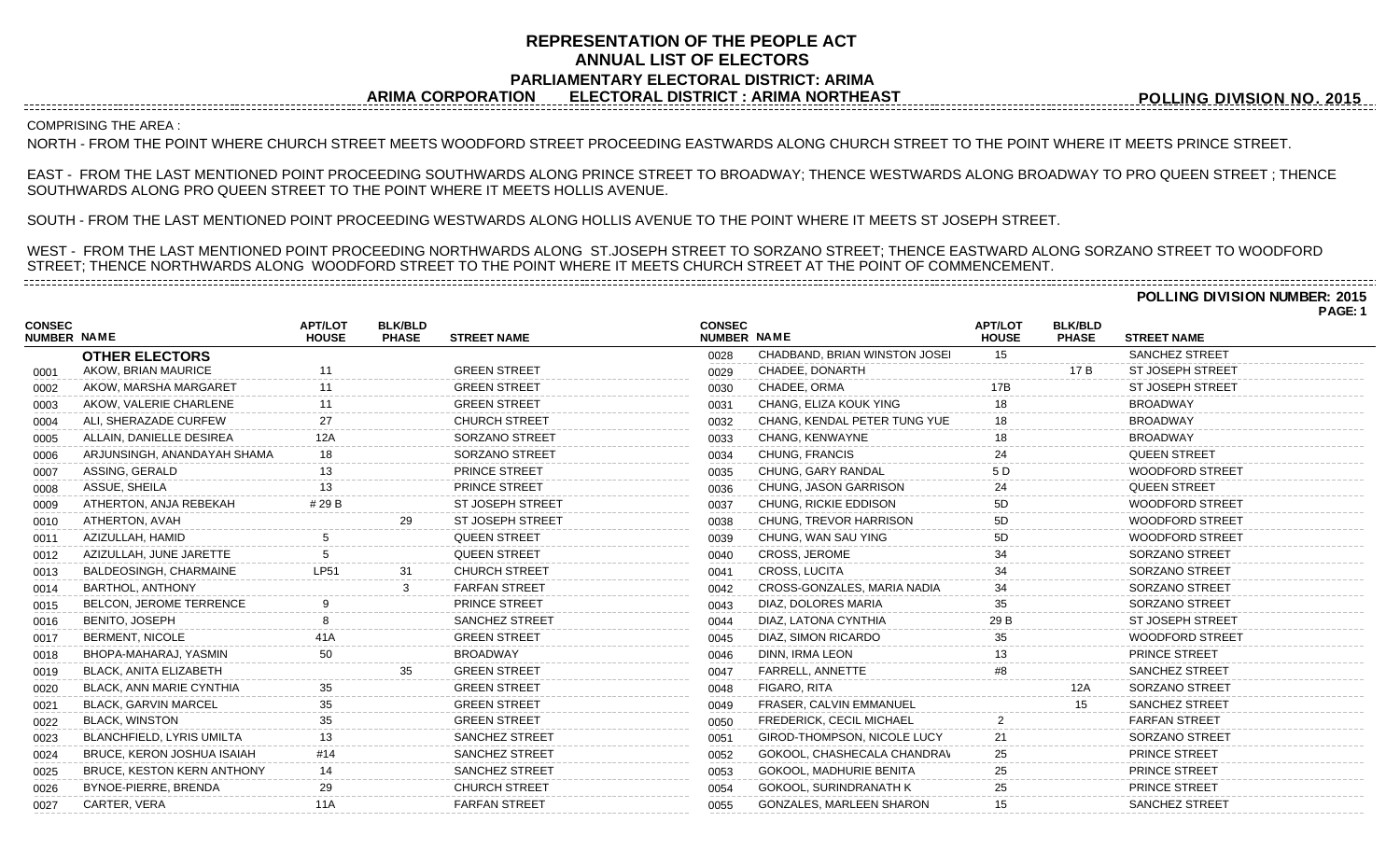## **POLLING DIVISION NUMBER: 2015 PAGE: 2**

|                              |                               |                                |                                |                         |                              |                                |                                |                                |                         | FAUL.Z |
|------------------------------|-------------------------------|--------------------------------|--------------------------------|-------------------------|------------------------------|--------------------------------|--------------------------------|--------------------------------|-------------------------|--------|
| CONSEC<br><b>NUMBER NAME</b> |                               | <b>APT/LOT</b><br><b>HOUSE</b> | <b>BLK/BLD</b><br><b>PHASE</b> | <b>STREET NAME</b>      | <b>CONSEC</b><br>NUMBER NAME |                                | <b>APT/LOT</b><br><b>HOUSE</b> | <b>BLK/BLD</b><br><b>PHASE</b> | <b>STREET NAME</b>      |        |
| 0056                         | GOPICHAN, DHANRAJEE           |                                |                                | <b>QUEEN STREET</b>     | 0100                         | MC INTYRE, THOMAS              |                                |                                | <b>WOODFORD STREET</b>  |        |
| 0057                         | GRANT, WALDRON                |                                |                                | SANCHEZ STREET          | 0101                         | MITCHELL, DANIELLE NATALYA MAE | #21                            |                                | <b>QUEEN STREET</b>     |        |
| 0058                         | HENRY, ABI EMAYAYE            | 26A                            |                                | <b>ST JOSEPH STREET</b> | 0102                         | MITCHELL, GABRIEL JOSHUA       | #21                            |                                | <b>QUEEN STREET</b>     |        |
| 0059                         | HENRY, ARTHUR STEPHEN         | 26A                            |                                | <b>ST JOSEPH STREET</b> | 0103                         | MITCHELL, REUBEN ZANE          |                                |                                | <b>QUEEN STREET</b>     |        |
| 0060                         | HENRY, BRIAN MC DONALD        | 11A                            |                                | <b>FARFAN STREET</b>    | 0104                         | MITCHELL, TERRENCE             |                                |                                | <b>QUEEN STREET</b>     |        |
| 0061                         | HENRY, EDME                   | 26A                            |                                | <b>FARFAN STREET</b>    | 0105                         | MITCHELL, VINCENT              | 207                            |                                | <b>CHURCH STREET</b>    |        |
| 0062                         | HENRY, KWAMI DAMIAN           | 16A                            |                                | <b>FARFAN STREET</b>    | 0106                         | MITCHELL, ZAVIER PAUL          | #13                            |                                | SANCHEZ STREET          |        |
| 0063                         | HENRY, MERVYN                 | 11 A                           |                                | <b>FARFAN STREET</b>    | 0107                         | MUNGROO-PEREZ, SANDRA          | 17                             |                                | ST JOSEPH STREET        |        |
| 0064                         | HENRY, SHAWN MICHAEL          | #10                            |                                | <b>FARFAN STREET</b>    | 0108                         | NATH, GERALD KHANUROY          | 28                             |                                | <b>ST JOSEPH STREET</b> |        |
| 0065                         | HERNANDEZ-RODULFO, JEAN       | 34                             |                                | <b>ST JOSEPH STREET</b> | 0109                         | NATH, RICHARD GREGORY          | 28                             |                                | ST JOSEPH STREET        |        |
| 0066                         | HIKEL, RICHARD CLIFTON        | 38                             |                                | SORZANO STREET          | 0110                         | NATH, RONALD ANTHONY           | 28                             |                                | ST JOSEPH STREET        |        |
| 0067                         | HIKEL, WINNIFRED PATRICIA     | 38                             |                                | SORZANO STREET          | 0111                         | NATH, RUSSEL GERALD            | 28                             |                                | ST JOSEPH STREET        |        |
| 0068                         | HINKSON, EDSEL                | 16                             |                                | ST JOSEPH STREET        | 0112                         | NICOME, RENNIE COLLIN          |                                |                                | WOODFORD STREET         |        |
| 0069                         | HINKSON, ROGER KIT            | 16                             |                                | <b>ST JOSEPH STREET</b> | 0113                         | NOREIGA, DEREK NIGEL           |                                |                                | <b>SANCHEZ STREET</b>   |        |
| 0070                         | ISAAC, NATHANIEL ZACHARY      | 13                             |                                | SANCHEZ STREET          | 0114                         | O'BRIEN, NICOLE CATHERINE C    |                                |                                | <b>SANCHEZ STREET</b>   |        |
| 0071                         | JOSEPH, ALEXIA MEAGAN         | 10                             |                                | <b>ST JOSEPH STREET</b> | 0115                         | O'BRIEN, ROLAND AARON          | 13                             |                                | SANCHEZ STREET          |        |
| 0072                         | JOSEPH, CALISTRA              | 29 B                           |                                | <b>ST JOSEPH STREET</b> | 0116                         | OLLIVIERE, CANDACE DINAH       | 15                             |                                | SANCHEZ STREET          |        |
| 0073                         | JULIEN, CAMILLA               |                                |                                | <b>FARFAN STREET</b>    | 0117                         | PARRAY-ALI, BADEWATIE BABOONI  | 27                             |                                | <b>QUEEN STREET</b>     |        |
| 0074                         | JULIEN, COLLEEN CATHERINE C   |                                |                                | <b>FARFAN STREET</b>    | 0118                         | PEREIRA, MARTIN VIVIAN         | 29                             |                                | <b>SANCHEZ STREET</b>   |        |
| 0075                         | <b>JULIEN, DWAYNE MICHAEL</b> | 38                             |                                | SORZANO STREET          | 0119                         | PEREZ, MELISSA                 | 17                             |                                | ST JOSEPH STREET        |        |
| 0076                         | KALLOO, ARDILES JOSEPH        |                                | 39                             | <b>SORZANO STREET</b>   | 0120                         | PERSAD, MIGUEL                 | 28                             |                                | <b>QUEEN STREET</b>     |        |
| 0077                         | KALLOO, ARKANIAN ANTHONY      | 39                             |                                | SORZANO STREET          | 0121                         | PERSAD, POORAN                 | <b>LP 17</b>                   |                                | <b>QUEEN STREET</b>     |        |
| 0078                         | KALLOO, KAMAL                 |                                | 39                             | SORZANO STREET          | 0122                         | PERSAD, ROBIN                  | 16                             |                                | SORZANO STREET          |        |
| 0079                         | KALLOO, LESLIE ANNE AUGUSTINA | 39                             |                                | SORZANO STREET          | 0123                         | PERSAD, SOOBAGIE               | 16                             |                                | SORZANO STREET          |        |
| 0080                         | LA CROIX, RACHEL ADAH         | 33                             |                                | <b>CHURCH STREET</b>    | 0124                         | PETERS, FLORENCE               |                                |                                | <b>QUEEN STREET</b>     |        |
| 0081                         | LALA, DAWN                    | 29                             |                                | PRINCE STREET           | 0125                         | PHILLIP, RENNIE CECIL          |                                |                                | <b>SANCHEZ STREET</b>   |        |
| 0082                         | LALA, RIA BHAMINI             | 17                             |                                | ST JOSEPH STREET        | 0126                         | PIERRE, ANTHONY PETER          | 29                             |                                | <b>CHURCH STREET</b>    |        |
| 0083                         | LALTA, KISHO                  | 15                             |                                | <b>SANCHEZ STREET</b>   | 0127                         | PIERRE, LOUISE                 | 29                             |                                | <b>CHURCH STREET</b>    |        |
| 0084                         | LEWIS, ARNOTT                 | 33                             |                                | SORZANO STREET          | 0128                         | PIERRE, TAYE HENRY SAMUEL ANT  | 29                             |                                | <b>CHURCH STREET</b>    |        |
| 0085                         | LEZAMA, CECILIA VERONICA      | 10                             |                                | SANCHEZ STREET          | 0129                         | PRIMUS-TITUS, ROCHELLE RENELIA | 33                             |                                | <b>CHURCH STREET</b>    |        |
| 0086                         | LEZAMA, DWANE CHRISTOPHER     | 32                             |                                | <b>CHURCH STREET</b>    | 0130                         | QUAMINA, DEREK MICHAEL         |                                |                                | <b>SANCHEZ STREET</b>   |        |
| 0087                         | LEZAMA, JUNIOR                | 32                             |                                | <b>CHURCH STREET</b>    | 0131                         | RAGOOBARSINGH, RICHARD         | 14                             |                                | <b>SANCHEZ STREET</b>   |        |
| 0088                         | LEZAMA-PACHECO, KATHLEEN      | 10                             |                                | <b>SANCHEZ STREET</b>   | 0132                         | RAMKISSOON, TOOLSIE            | 41 A                           |                                | <b>GREEN STREET</b>     |        |
| 0089                         | LIBERT, GLORIA                | 3 EAST                         |                                | SORZANO STREET          | 0133                         | RAMLAL, ALEXANDRIA MARIA DELIA | 39                             |                                | <b>GREEN STREET</b>     |        |
| 0090                         | LUE, RICHARD KANG TIM         | 20                             |                                | <b>QUEEN STREET</b>     | 0134                         | RAMLAL, RAJESH GANESH          | 39                             |                                | <b>GREEN STREET</b>     |        |
| 0091                         | MADOO, ADRIAN JOHN            |                                | 21                             | ST JOSEPH STREET        | 0135                         | RAMLAL, VANESSA                | 39                             |                                | <b>GREEN STREET</b>     |        |
| 0092                         | MADOO, CURTIS ANTHONY         | 27                             |                                | ST JOSEPH STREET        | 0136                         | RAMSAROOP, CAROL               |                                |                                | <b>SANCHEZ STREET</b>   |        |
| 0093                         | MAHABIR, DEVANAND MARCELEE    | 18                             |                                | SORZANO STREET          | 0137                         | REGIS, DAVID OSWALD IAN        |                                |                                | <b>GREEN STREET</b>     |        |
| 0094                         | MAHARAJ, GAYATREE             | 21                             |                                | <b>QUEEN STREET</b>     | 0138                         | ROBERTS, KEVIN BERNARD ANDRE   | 32                             |                                | <b>CHURCH STREET</b>    |        |
| 0095                         | MANNETTE, JOHN WAYNE          | 12A                            |                                | SORZANO STREET          | 0139                         | RODRIGUEZ, HAYDEN WINSTON CA   | 14                             |                                | <b>SANCHEZ STREET</b>   |        |
| 0096                         | MANNETTE, SCOTT ANTHONY       | 12A                            |                                | SORZANO STREET          | 0140                         | RODULFO, COLLEEN MICHELLE ANI  | 29                             |                                | <b>SANCHEZ STREET</b>   |        |
|                              | <b>MARSHALL, SIMEON</b>       |                                |                                | <b>SANCHEZ STREET</b>   |                              | SEEPERSAD, JOCELYN BAFATAN     | 17B                            |                                | ST JOSEPH STREET        |        |
| 0097                         | MARTINEZ, GRACE GREGORIA      | 34                             |                                | SORZANO STREET          | 0141                         | <b>SEERAM, RAMDASS</b>         |                                |                                | <b>GREEN STREET</b>     |        |
| 0098                         | MARTINEZ, VICTORIA            | 34                             |                                | SORZANO STREET          | 0142                         | SEERAM, SUSAN                  | 41 A<br>41 A                   |                                | <b>GREEN STREET</b>     |        |
| 0099                         |                               |                                |                                |                         | 0143                         |                                |                                |                                |                         |        |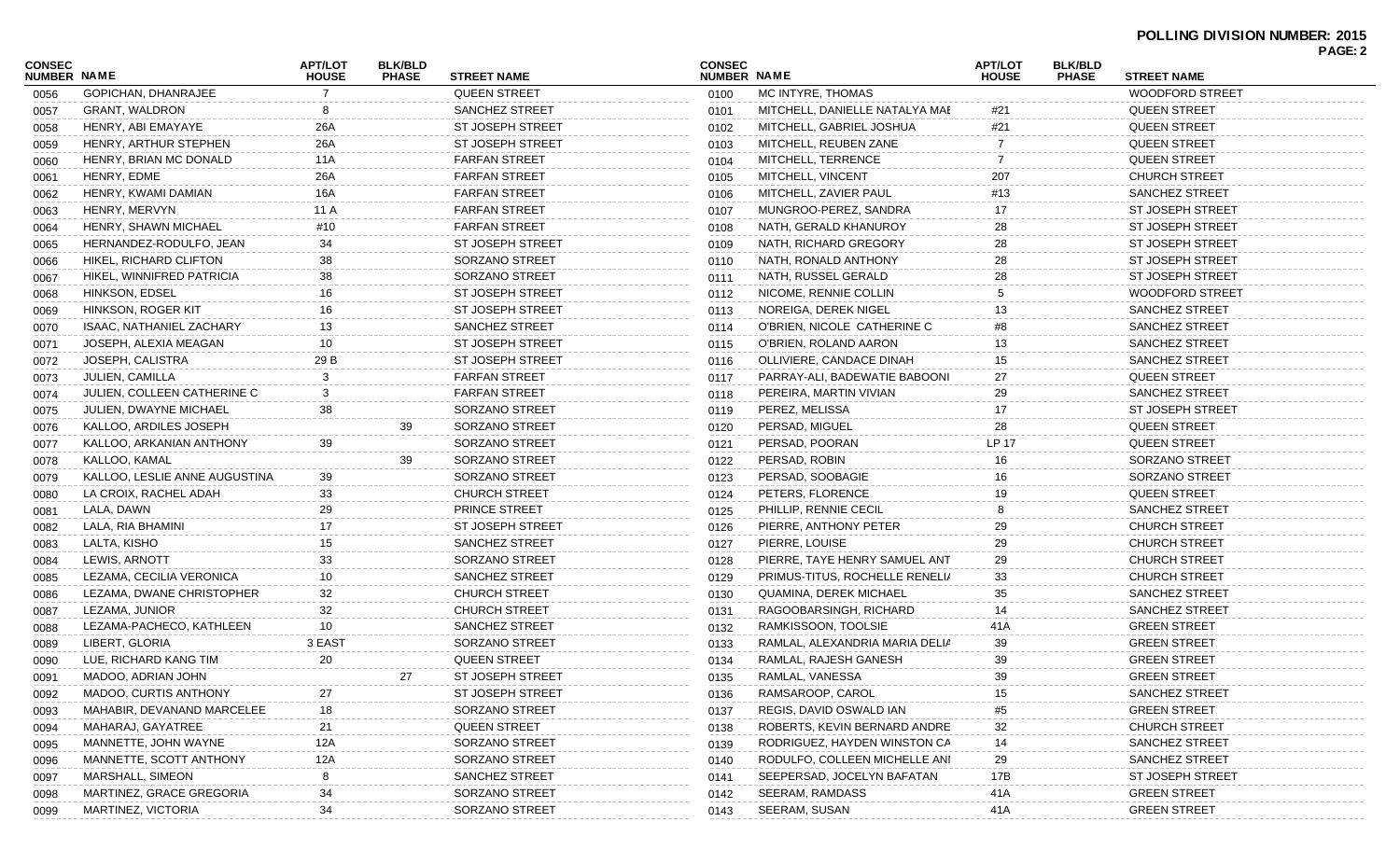| <b>CONSEC</b><br><b>NUMBER NAME</b> |                              | <b>APT/LOT</b><br><b>HOUSE</b> | <b>BLK/BLD</b><br><b>PHASE</b> | <b>STREET NAME</b>      |
|-------------------------------------|------------------------------|--------------------------------|--------------------------------|-------------------------|
| 0144                                | SINGH, SANTANA SANDOKHAN     | $41-A$                         |                                | <b>GREEN STREET</b>     |
| 0145                                | SMALL, ANDRE COSMOS EDWARD   | 31                             |                                | <b>CHURCH STREET</b>    |
| 0146                                | STEPHEN, NICHOLAS WAYNE      | 8                              |                                | <b>SANCHEZ STREET</b>   |
| 0147                                | SUN, KIT ON                  | 35                             |                                | <b>BROADWAY</b>         |
| 0148                                | SUN, PHILLIP WINSTON         | 35                             |                                | <b>BROADWAY</b>         |
| 0149                                | SUN KIT ON, RAYMOND HUGH     |                                | # 35                           | <b>BROADWAY</b>         |
| 0150                                | THOMPSON, PATRICK SIDNEY     | 21                             |                                | SORZANO STREET          |
| 0151                                | THOMPSON, SHERISE MICHAL     | 21                             |                                | <b>PRINCE STREET</b>    |
| 0152                                | TOM, THOMAS                  | 5A                             |                                | PRINCE STREET           |
| 0153                                | VALLEY, JANINE CHRISTINA     | 13                             |                                | <b>SANCHEZ STREET</b>   |
| 0154                                | VILLAROEL, RENNÉ JANNEL      | 29 B                           |                                | <b>ST JOSEPH STREET</b> |
| 0155                                | VILLARUEL, FLORENCIA         | LP20/21 IF                     |                                | <b>WOODFORD STREET</b>  |
| 0156                                | WARD, GREGORY                | 15                             |                                | PRINCE STREET           |
| 0157                                | WARD, KERHON GREGORY JOSEPH  |                                | 15                             | <b>PRINCE STREET</b>    |
| 0158                                | WARNER, FERDINAND            | 11                             |                                | <b>WOODFORD STREET</b>  |
| 0159                                | WATSON-WARD, LISTRA          | 15                             |                                | PRINCE STREET           |
| 0160                                | WILLIAMS, KERRIE DAWN ALICIA |                                | 17B                            | <b>ST JOSEPH STREET</b> |
| 0161                                | WILLIAMS, SEAN MICHAEL PAUL  | 17B                            |                                | <b>ST JOSEPH STREET</b> |
| 0162                                | <b>WILLIAMS, ZINORA</b>      | 17B                            |                                | <b>ST JOSEPH STREET</b> |
| 0163                                | YOUNG, DEXTER                | 5                              |                                | <b>WOODFORD STREET</b>  |
| 0164                                | YOUNG, KIRA ROSANNE          | 5                              |                                | <b>WOODFORD STREET</b>  |
| 0165                                | YOUNG, LEISA JOANNA          | 5                              |                                | <b>WOODFORD STREET</b>  |
| 0166                                | YOUNG, ROGER ANTHONY         | 5                              |                                | <b>WOODFORD STREET</b>  |